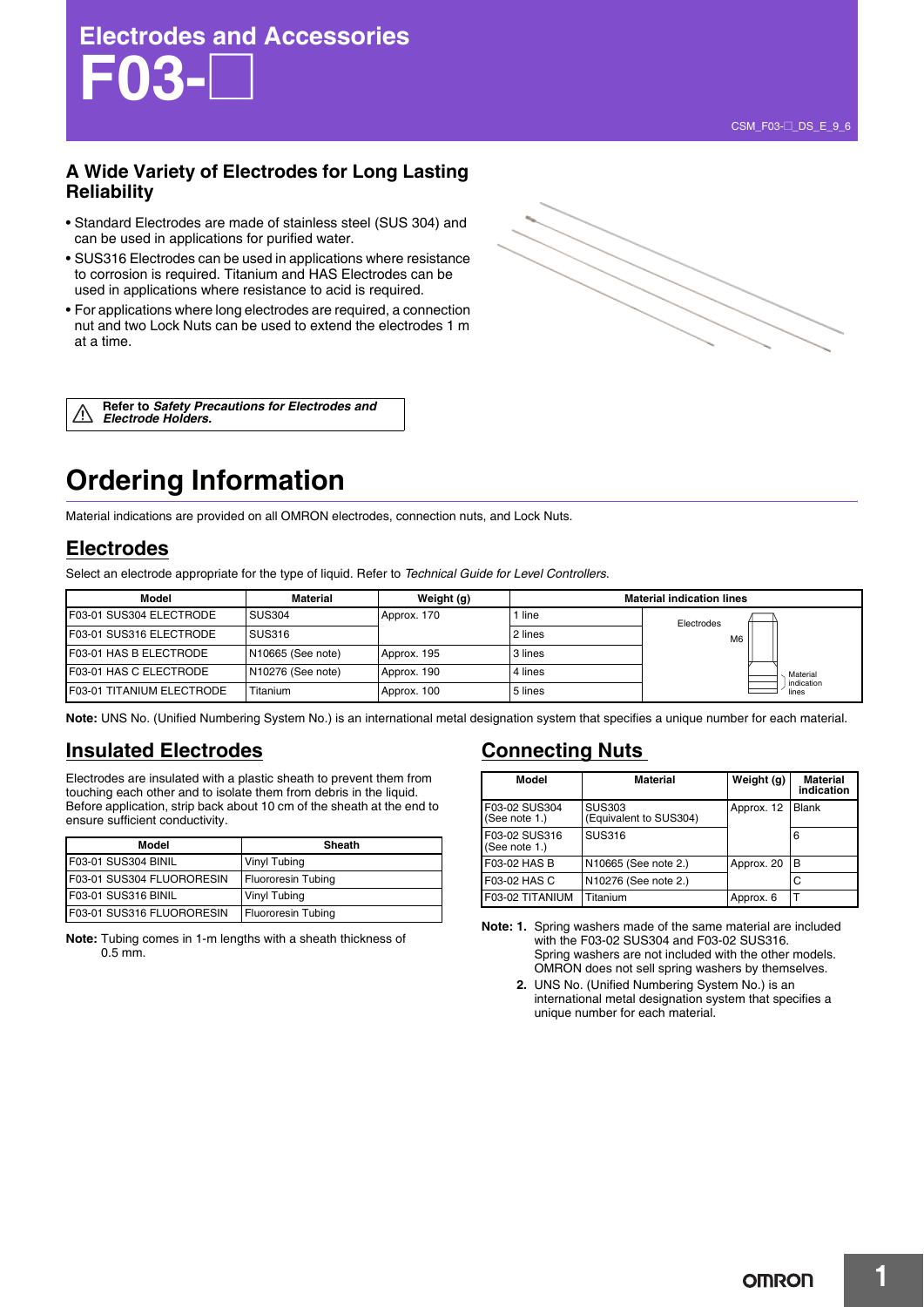## **Electrode Sets**

An Electrode Set consists of an electrode, a connecting nut, and two Lock Nuts.

| Set model     | <b>Components</b>                 | No. of parts<br>in an set | Weight<br>(g)  |
|---------------|-----------------------------------|---------------------------|----------------|
| F03-60 SUS304 | F03-01 SUS304<br><b>ELECTRODE</b> |                           | Approx.<br>190 |
|               | F03-02 SUS304                     |                           |                |
|               | F03-03 SUS304                     | 2                         |                |
| F03-60 SUS316 | F03-01 SUS316<br><b>ELECTRODE</b> |                           |                |
|               | F03-02 SUS316                     |                           |                |
|               | F03-03 SUS316                     | 2                         |                |

**Note:** HAS and titanium Electrodes do not come in sets.

### **Lock Nuts**

| Model                             | <b>Material</b>                         | Weiaht<br>(g) | <b>Material</b><br>indication |
|-----------------------------------|-----------------------------------------|---------------|-------------------------------|
| F03-03 SUS304<br>(See note $1.$ ) | <b>SUS303</b><br>(Equivalent to SUS304) | Approx.<br>2  | <b>Blank</b>                  |
| F03-03 SUS316<br>(See note $1.$ ) | <b>SUS316</b>                           |               | 6                             |
| F03-03 HAS B                      | N10665<br>(See note 2.)                 | Approx.<br>5  | в                             |
| F03-03 HAS C                      | N10276<br>(See note 2.)                 |               | C                             |
| F03-03 TITANIUM                   | Titanium                                | Approx.<br>2  | т                             |

**Note: 1.** Only SUS304 and SUS316 Lock Nuts come with spring washers made of the same material. HAS B, HAS C and TITANIUM don't come with spring washer.

**2.** UNS No. (Unified Numbering System No.) is an international metal designation system that specifies a unique number for each material.

## **Electrode Separators**

When long electrodes are required, use Separators at each joint (every 1 m) to prevent the Electrodes from touching each other. Use a 1-pole Separator with BF Electrode Holders. The five-pole model can be used with PS-5S and PS-4S Electrode Holders. Separators cannot be used with PS-31 Electrode Holders.

| <b>Model</b> | No. of<br><b>Electrodes</b> | <b>Dimensions</b>                          | Applicable<br>Electrode<br>Holder | Weight (g) | <b>Material</b> | Operating<br>Temperature |
|--------------|-----------------------------|--------------------------------------------|-----------------------------------|------------|-----------------|--------------------------|
| F03-14 1P    |                             | 6.5 dia.<br>$-28$ dia. $-$                 | $BF$ - $\Box$ (R)                 | Approx. 15 | Ceramic         | $250^{\circ}$ C max.     |
| F03-14 3P    | 3                           | Three, 7-dia. holes<br>20<br>-41-          | $PS-3S(R)$                        | Approx. 30 |                 |                          |
| F03-14 5P    | 5                           | Five, 7-dia.<br>holes<br>ື<br>20<br>$46 -$ | $PS-4S(R)$<br>$PS-5S(R)$          |            |                 |                          |



**Note:** When using two or more Separators, be careful with the mounting direction of the connecting nut screws which connect electrodes. Avoid the screws from touching each other.

**Note:** The Electrode Separators cannot be used unless the Electrodes are coupled.

# **Accessories (Order Separately)**

| <b>Application</b>                                                          | Model  |
|-----------------------------------------------------------------------------|--------|
| Protective Cover (for PS-□S and BF-3/-5)                                    | F03-11 |
| Mounting Frame (for $PS$ - $\Box$ S)                                        | F03-12 |
| Mounting Frame for Installing in Concrete (for $PS\text{-}LS(R)$ )   F03-13 |        |
| Dust-proof Rubber Cap (for PS-31)                                           | F03-31 |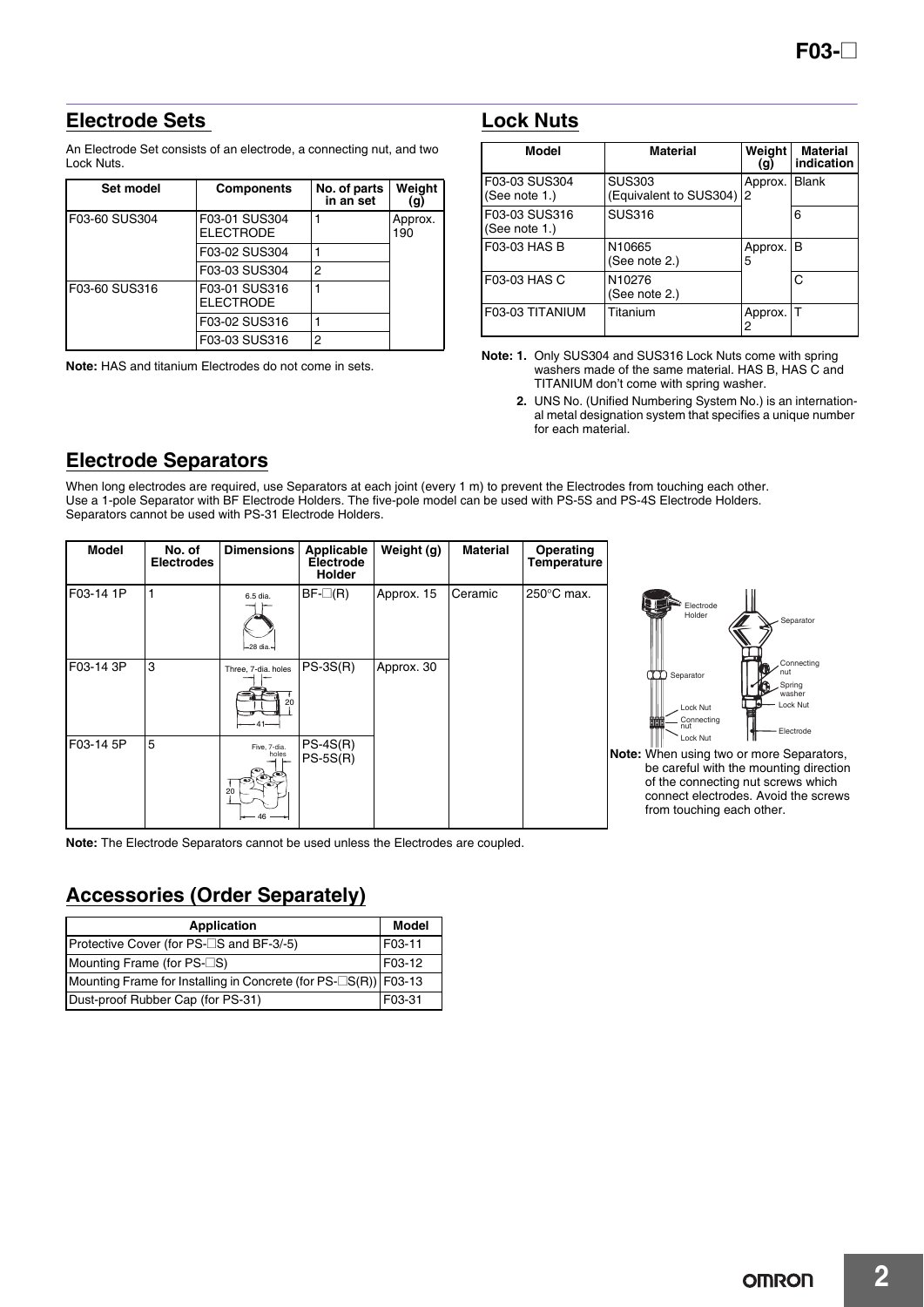# **Dimensions of Electrodes and Accessories**

**Note:** All units are in millimeters unless otherwise indicated.



**2.** Clamp screws are not provided for HAS B, HAS C, or titanium models. F03-03 Lock Nuts are used to mount Electrodes.

# ■ Safety Precautions

Refer to *Safety Precautions for All Level Controllers*.

# ■ **Precautions for Correct Use**

## **Cleaning Electrodes**

Electrodes are clean when they are dispatched. In the rare occasion that they become dirty during transit or storage, such as forming an oil film on the surface, clean them again before using them.

# **Operating Environment**

Use the Electrode within the ambient operating temperature range of the Holder.

ALL DIMENSIONS SHOWN ARE IN MILLIMETERS

To convert millimeters into inches, multiply by 0.03937. To convert grams into ounces, multiply by 0.03527.

**3**

In the interest of product improvement, specifications are subject to change without notice.